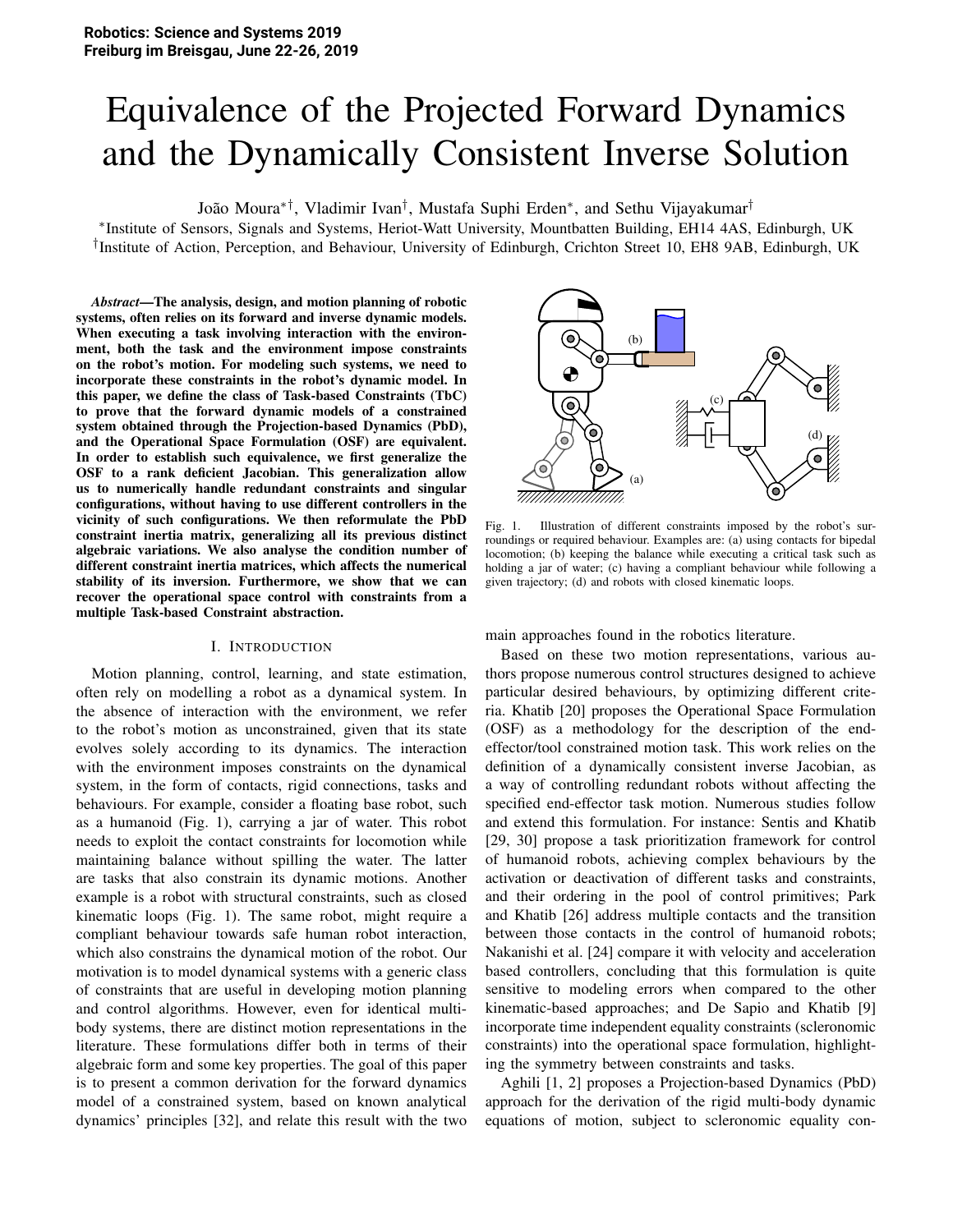

Fig. 2. Diagram illustrating the categorization of the two forward dynamic approaches discussed in this paper, regarding their underlying equality holonomic constraint. A rheonomic constraing is a time dependent constraint, a scleronomic constraint is a time independent constraint, and a Task-based Constraint is a time dependent constraint with decoupled dependence on the configuration  $q$  and time  $t$ . Note that despite the PbD being mostly applied to scleronomic constraints, in an earlier work Aghili and Piedbœuf [4] demonstrate its application to rheonomic constraint. The categorization in this diagram corresponds to the context of explicitly considering a task component in the constraint formulation.

straints. This work relies on the definition of a constraint inertia matrix, in order to represent the constrained forward dynamics in the configuration space. Numerous studies follow and extend this approach. For instance: Mistry and Righetti [23] derive operational space controllers for constrained systems with passive joints; Ortenzi et al. [25] integrate the Projected Inverse Dynamics in an optimal control framework for robots in contact; Lin et al. [22] propose a control framework for multi-arm Cartesian impedance control; Dehio et al. [11] model and control multi-arm and multi-legged robots, while compensating for object dynamics, enabling humanrobot interaction.

When contrasting these two main approaches, we need to analyse both their domain of application and key properties. Regarding the domain of application, the OSF is a framework for describing and controlling task space motions, whereas the PbD is an approach for describing and controlling constrained multi-body systems. De Sapio and Khatib [9] extend the OSF to include constrained systems, and Mistry and Righetti [23] extend the PbD to include task motions, in which case the domain of application is the same. Regarding their key properties: the OSF requires a full rank robot Jacobian while the PbD handles a rank deficient constraint Jacobian; and the OSF uses an oblique projection (based on the dynamically consistent inverse) whereas the PbD relies on an orthogonal projection.

Despite these differences, we show that these approaches are equivalent. Our work takes inspiration from the more general treatment of equality constraints from Udwadia and Kalaba [32], and the parallels between task space and constraint formulations drawn by De Sapio et al. [10]. We start by defining a class of constraints called Task-based Constraint (TbC), with the aim of unifying both OSF and PbD in terms of their domain of application. This class of constraints is in itself a sub-class of a general type of holonomic equality time

dependent constraint (rheonomic constraints). Fig. 2 illustrates the relationship between the different types of equality constraints mentioned, and their relation to OSF and PbD.

An immediate repercussion of proving the equivalence between OSF and PbD is that we can use either for computing the forward dynamics of a constrained system, with both leading to the same dynamically consistent result. From this point of view, regarding the simulation of a multi-body system, the only reason for choosing one method over the other is seeking some numerical advantage, as reduced numerical errors or reduced speed of computation. There are studies that demonstrate efficient computation of the dynamically consistent inverse Jacobian, as [33] for a  $6 \times n$  end-effector Jacobian, and [17] for branched kinematic trees, that might grant the OSF some computational speed gains for these particular cases. On the other hand, given the flexibility of PbD approach in choosing different algebraic expressions for the constraint inertia matrix, theoretically we could find a matrix that might grant us some ease in its inversion, both from a computational speed and numerical errors perspective. However, so far we have found no evidence of the numerical superiority of either method for a general case. There are also some works on the stability analysis [17] and asymptotic stability for the regulation case of a passivity-based OSF [12], that should readily apply to PbD.

The contributions of this paper are:

- We prove the equivalence between the OSF and PbD, regarding the forward constrained dynamics:
	- We show that OSF generalizes to a rank deficient Jacobian, and prove that its solution is still dynamically consistent;
	- This generalization allow us to numerically handle linearly dependent constraints, without requiring the use of other methods, such as SVD, to find a reduced number of independent constraints.
	- We reformulate the PbD constraint inertia matrix, such that it generalizes the multiple algebraic solutions proposed by Aghili [2].
	- This reformulation provides us with a mechanism of generating other algebraic expressions for the constraint inertia matrix.
- We present a multiple TbC abstraction that generalizes the operational space equations of motion with constraints.
- We show that the operational space equations of motion with constraints independently developed by De Sapio and Khatib [9] and Mistry and Righetti [23] are also equivalent.

## **II. RELATED WORK AND PRELIMINARIES**

We first define a generic kinematic constraints. We then extend this formulation to a general forward constrained dynamical solution which we use to derive our proof.

## A. Task-based Constraint Kinematics

Let  $q \in \mathcal{D}_q \subset \mathbb{R}^n$  be the vector of generalized coordinates or configuration of a rigid multi-body system. We define a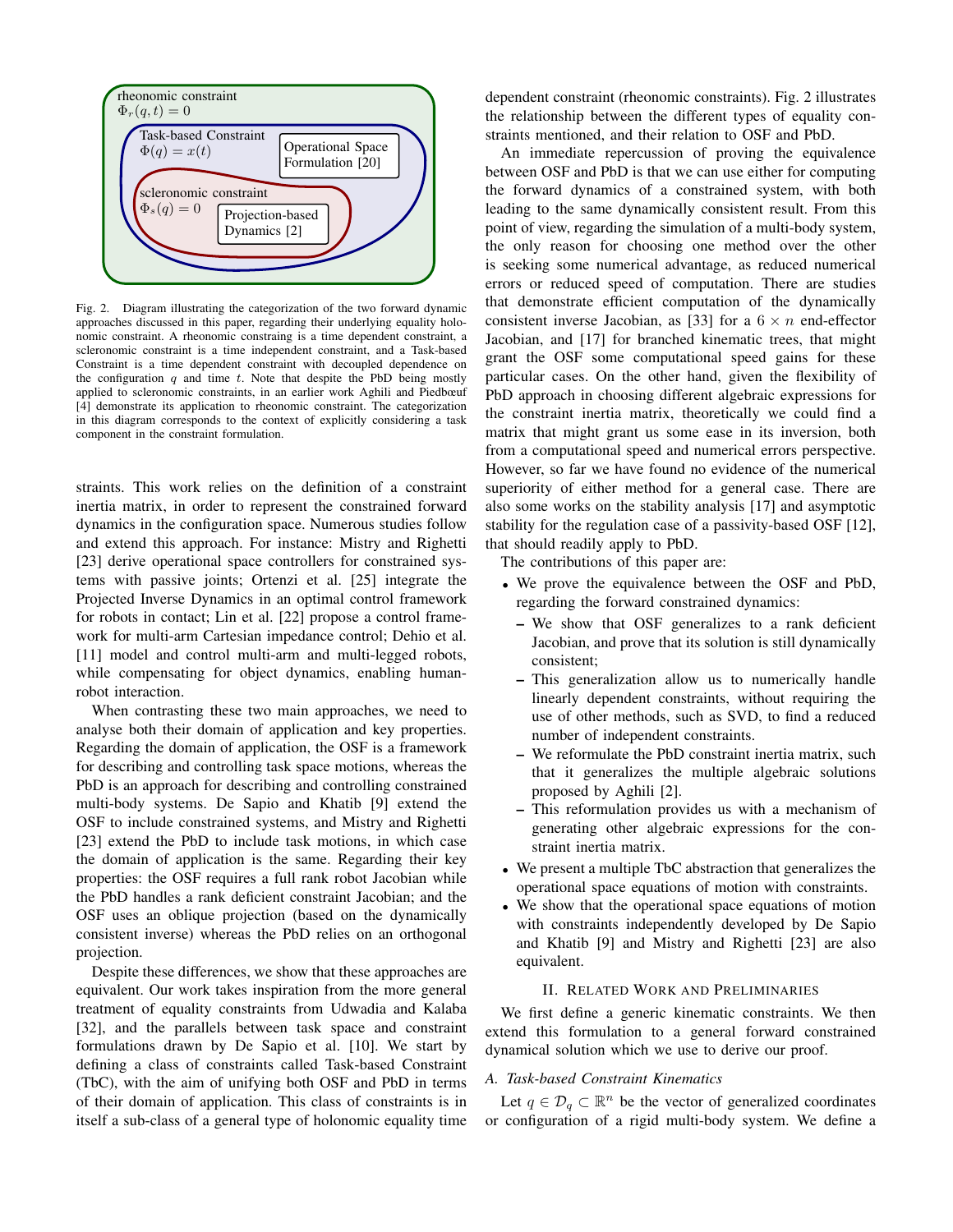Task-based Constraint as any constraint written in the form

$$
\Phi(q) = x(t),\tag{1}
$$

where  $x \in \mathcal{D}_x \subset \mathbb{R}^m$  is the vector of the task space coordinates<sup>1</sup>, with  $m \leq n$ , and t represents time. The function  $\Phi : \mathcal{D}_q \mapsto \mathcal{D}_x$  - that maps the configuration space to task space - is, in general, a non linear function that captures the geometric model of the given constraint.

From a robotics perspective, the task  $x$  might be: nonexistent, i.e.  $x = 0$ , corresponding to some rigid link connection; externally enforced but still time varying, which might be through connection to a moving rail or caused by another agent (human or robotic); or enforced by the robot itself by an appropriate task controller. Regardless of task enforcing mechanism, it's effect is always the reduction of the configuration space domain  $q \in \mathcal{D}_q = \{q \in \mathbb{R}^n, x \in \mathcal{D}_x \mid \Phi(q) = x\}.$ 

Differentiating Eq.  $(1)$  leads to

$$
A(q)\dot{q} = \dot{x}(t),\tag{2}
$$

where the matrix  $A = (\delta \Phi / \delta q) \in \mathbb{R}^{m \times n}$  corresponds to the constraint Jacobian,  $\dot{q} \in \mathcal{Q} \subset \mathbb{R}^n$  is the generalized velocity, and  $\dot{x} \in \mathbb{R}^m$  is the task velocity. The second time derivative of Eq.  $(1)$  becomes

$$
A(q)\ddot{q} = \ddot{x}(t) - A(q, \dot{q})\dot{q},\tag{3}
$$

where  $\ddot{q} \in \mathcal{A} \subset \mathbb{R}^n$  is the generalized acceleration, and  $\ddot{x} \in \mathbb{R}^m$  is the task acceleration. We will use the differential constraint for formulating the inverse kinematics and forward dynamic equations.

#### **B.** Task-based Constraint Inverse Kinematics

If we have direct control authority over the configuration velocity  $\dot{q}$  and wish to track a desired task trajectory/path  $x(t)$  and  $\dot{x}(t)$ , we can solve Eq. (2) for  $\dot{q}$ . However, for a redundant robotic system  $(m < n)$ , there is an infinite number of solutions. The general solution is

$$
\dot{q} = G\dot{x} + (I_n - GA)\dot{q}_{\varepsilon},\tag{4}
$$

where G is any generalized inverse (or G-inverse) of A,  $\dot{q}_{\varepsilon} \in$  $\mathbb{R}^n$  is an arbitrary configuration velocity, and  $I_n$  is  $n \times n$ identity matrix. A G-inverse of  $A$  is a matrix that satisfies the condition  $AGA = A$  [6, 32].

The most widely applied type of G-inverse in the robotics literature is the Moore-Penrose inverse (MP-inverse), often called pseudo-inverse  $[31, 14]$ . The MP-inverse of A is the unique matrix  $G = A^{\dagger}$  that satisfies the 4 conditions: (i)  $AGA = A$  (ii)  $GAG = G$  (iii)  $AG = (AG)$ (iv)  $GA = (GA)^{\top}$ , and it emerges from the solution  $\dot{q} = A^{\dagger} \dot{x}$ to Eq. (2) of minimum-norm  $\|\dot{q}\|^2 = \langle q, q \rangle$  that minimizes the least-square error  $||A\dot{q} - \dot{x}||^2$  [13, 32], where  $\langle , \rangle$  represents an Euclidean inner product. For full row rank A, the MP-inverse assumes the widely used closed form solution  $A^{\dagger} = A^{\dagger} (AA^{\dagger})^{-1}$ , known as right inverse.

<sup>1</sup>Here we dropped the time dependency on  $x$ . For readability purposes, we shall drop input dependencies after introducing dependent variables.

Another widely used unique G-inverse is the inertiaweighted generalized inverse  $G = \overline{A}$  [10], that arises from the solution  $\dot{q} = \overline{A}\dot{x}$  to Eq. (2) that minimizes the instantaneous kinetic energy  $\frac{1}{2} ||\dot{q}||_M^2 = \frac{1}{2} \langle \dot{q}, \dot{q} \rangle_M = \frac{1}{2} \langle \dot{q}, M \dot{q} \rangle$  of a multibody system, with inertia matrix  $M(q)$ , while minimizing the least-square error  $||A\dot{q} - \dot{x}||^2$ . This G-inverse satisfies the first 3 MP-inverse conditions, with the additional condition  $MGA = (MGA)^{\top}$  [6]. For full row rank A we get the closed form solution  $\overline{A} = M^{-1}A^{\top} (AM^{-1}A^{\top})^{-1}$  [20].

The second term of the sum in Eq.  $(4)$  is a projection matrix  $(I_n - GA)$ , that projects any arbitrary configuration velocity  $\dot{q}_{\varepsilon}$  to the null space of A, i.e.  $(I_n - GA)\dot{q}_{\varepsilon} \in \mathcal{N}(A)$ . This projection operator can be defined for both  $\overline{A}$ , where  $\overline{P} \triangleq$  $(I_n - \overline{A}A)$  is an oblique inertia-weighted projection matrix [10], and for  $A^{\dagger}$ , where  $P \triangleq (I_n - A^{\dagger}A)$  is an orthogonal projection, i.e.  $P = P^{\top}$ .

This constraint formulation can be further extended to a dynamical system by combining it with the dynamics of the unconstrained dynamical system.

## C. Configuration Space Dynamics

The equation of motion of an unconstrained system in the configuration space is

$$
M(q_{\star})\ddot{q}_{\star} + h(q_{\star}, \dot{q}_{\star}) = \tau \tag{5}
$$

where  $h \in \mathbb{R}^n$  contains the Coriolis, centrifugal, and gravitational contributions,  $M(q_{\star})$  is the unconstrained inertia matrix,  $\tau \in \mathbb{R}^n$  is the generalized force vector in the configuration space, and  $q_{\star}, \dot{q}_{\star}, \ddot{q}_{\star} \in \mathbb{R}^{n}$  are, respectively, the unconstrained generalized position, velocity, and acceleration. For an unconstrained system where  $M$  is a symmetric positive definite, we can compute the forward dynamics by simply inverting  $M$  as

$$
\ddot{q}_{\star} = M^{-1}(\tau - h). \tag{6}
$$

There are of course more efficient methods for computing  $\ddot{q}_*$ [16], we shall use this expression just for constrained system derivation purposes.

# D. Task Space Dynamics

One way of taking into account the contribution of a Taskbased Constraint in the dynamics equation of motion of a multi-body system is to simply add that extra force component to the equation of motion as,

$$
M\ddot{q} + h - A^{\top}\lambda = \tau,\tag{7}
$$

where  $\lambda \in \mathbb{R}^m$  is the force coming from the task space.

We obtain the task space dynamics equation of motion by applying the operational space formulation from [20], resulting in

$$
M_x \ddot{x} + h_x - \lambda = f,\tag{8}
$$

where

$$
M_x \triangleq (AM^{-1}A^{\top})^{-1} = \overline{A}^{\top}M\overline{A}
$$
 (9)

is the task space inertia matrix [18], and with  $h_x \triangleq \overline{A}^\top h$  –  $M_x \dot{A} \dot{q}$ , and  $f \triangleq \overline{A}^{\dagger} \tau$ , for A full row rank.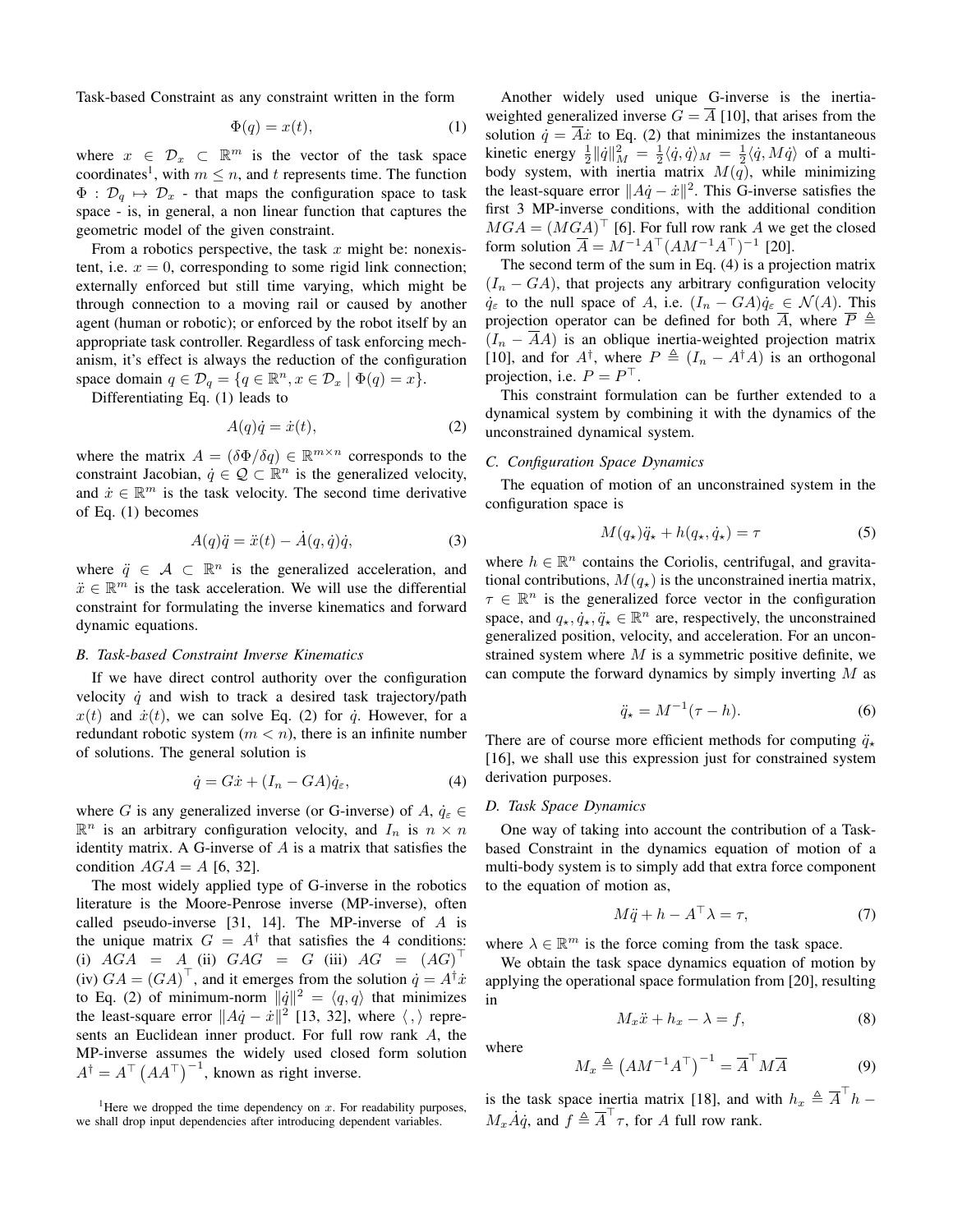#### E. Projected Dynamics

Aghili [1, 2] defines the Projected Inverse Dynamics of a multibody system by pre-multiplying Eq. (7) with the orthogonal projector  $P$ , obtaining

$$
PM\ddot{q} = P(\tau - h). \tag{10}
$$

For computing the forward dynamics equation of motion, as *PM* is singular, we pre-multiply Eq. (3) with  $A^{\dagger}$ , obtaining

$$
(I_n - P)\ddot{q} = A^\dagger(\ddot{x} - \dot{A}\dot{q}),\tag{11}
$$

and combine it with Eq. (10), obtaining

$$
M_c \ddot{q} = P(\tau - h) + C_c(\ddot{x} - \dot{A}\dot{q}) \tag{12}
$$

where  $M_c$  is called the constraint inertia matrix. As  $M_c$  is invertible, we get

$$
\ddot{q} = M_c^{-1} P(\tau - h) + M_c^{-1} C_c(\ddot{x} - \dot{A}\dot{q}), \tag{13}
$$

which Aghili [2] calls equation of motion of a constrained system in a compact form. $2$ 

Depending on different ways of combining Eq. (10) and Eq. (11), both  $M_c$  and  $C_c$  take different expressions. Aghili [1, 2] derives and discusses the numerical properties of the following different combinations of  $M_c$  and  $C_c$ :

1) 
$$
M_c^{(1)} = PM + (I_n - P), C_c^{(1)} = -A^{\dagger},
$$
  
\n2)  $M_c^{(2)} = M + PM + (PM)^{\top}, C_c^{(2)} = -MA^{\dagger},$   
\n3)  $M_c^{(3)} = PMP + (I_n - P)M(I_n - P),$   
\n $C_c^{(3)} = -(I_n - 2P)MA^{\dagger},$   
\n4)  $M_c^{(4)} = PM + \gamma(I_n - P), C_c^{(4)} = -\gamma A^{\dagger},$ 

where  $\gamma$  is a non-negative scalar.

#### F. General Forward Constrained Dynamics Solution

Analogously to what was done for the general solution of an constrained inverse kinematics problem, the general solution for the Task-based Constrained configuration acceleration from Eq.  $(3)$  is

$$
\ddot{q} = G(\ddot{x} - \dot{A}\dot{q}) + (I_n - GA)\ddot{q}_{\varepsilon},\tag{14}
$$

with  $\ddot{q}_{\varepsilon} \in \mathbb{R}^n$  being an arbitrary configuration acceleration. We can then argue that any forward dynamics solution, i.e. expression for computing a  $\ddot{q}$ , is a particular case of the general solution  $(14)$ , corresponding to particular choices of G and  $\ddot{q}_{\varepsilon}$ , and resulting from optimizing different cost functions. For instance:  $\ddot{q} = A^{\dagger}(\ddot{x} - A\dot{q})$  minimizes  $\|\ddot{q}\|^2$ , being a particular case of Eq. (14) for which  $G = A^{\dagger}$  and  $\ddot{q}_{\varepsilon} = 0$ ;  $\ddot{q} = \overline{A}(\ddot{x} - \dot{A}\dot{q})$ minimizes  $\frac{1}{2} ||\dot{q}||_M^2$  and corresponds to the case where  $G = A$ and  $\ddot{q}_{\varepsilon} = 0$ .

#### G. Forward Constraint Dynamics: Gauss' Principle

One can obtain another particular case of Eq. (14), by using a fundamental principle of mechanics - the Gauss' Principle of Least Constraint - which states that if a given configuration acceleration  $\ddot{q}$  simultaneously satisfies the constraint and minimizes the Gauss function

$$
\mathcal{G}(\ddot{q}) = \langle \ddot{q}_\star - \ddot{q}, \ddot{q}_\star - \ddot{q} \rangle_M, \tag{15}
$$

where  $\ddot{q}_\star$  is the unconstrained acceleration, then  $\ddot{q}$  is the correct acceleration the constrained system will acquire, i.e. that is the acceleration that actually materializes [32, 7, 10]. The result of that minimization is

$$
\ddot{q} = \overline{A}(\ddot{x} - \dot{A}\dot{q}) + \overline{P}\ddot{q}_\star
$$
  
=  $\overline{A}(\ddot{x} - \dot{A}\dot{q}) + \overline{P}M^{-1}(\tau - h),$  (16)

where we can see that is a particular solution of Eq. (14) for which  $G = \overline{A}$  and  $\ddot{q}_{\varepsilon} = \ddot{q}_{\star}$ .

Udwadia and Kalaba [32] derives the Fundamental Equation

$$
\ddot{q} = \ddot{q}_{\star} + \overline{A} \left( b - A \ddot{q}_{\star} \right), \tag{17}
$$

which is a equivalent way of writing Eq. (16), but covers a much more general class of non-holonomic equality constraint written in the Pfaffian form  $A(q, \dot{q}, t)\ddot{q} = b(q, \dot{q}, t)$ . Therefore, Eq. (16) is a sub-case of the Fundamental Equation for which  $b = \ddot{x} - A\dot{q}$ . Furthermore, Udwadia and Kalaba [32] consider the case of a rank deficient  $A$ , by using the following inertiaweighted generalized inverse,<sup>3</sup>

$$
\overline{A} = M^{-1}A^{\top} \left( A M^{-1} A^{\top} \right)^{\dagger} . \tag{18}
$$

In the following sections we will relate this remarkably simple result with the constraint forward dynamic solutions from the OSF and PbD.

## III. OPERATIONAL/TASK SPACE FORMULATION **GENERALIZATION**

## A. The Dynamically Consistent Generalized Inverse

The same way that in Eq. (4) we decompose  $\dot{q}$  into a task component and null-space component using a G-inverse, Khatib [20] decomposes  $\tau$  in its task and null-space components using  $A^{\top}$  as

$$
\tau = A^{\top} f + (I_n - A^{\top} G^{\top}) \tau_{\varepsilon}, \tag{19}
$$

where  $\tau_{\varepsilon} \in \mathbb{R}^n$  is an arbitrary generalized force vector.

Khatib [21] defines the Dynamically Consistent Inverse of a robot Jacobian  $A$  as the matrix  $G$  that satisfies the condition

$$
AM^{-1}\left(I_n - A^\top G^\top\right)\tau_\varepsilon = 0,\tag{20}
$$

which corresponds to the solution that decouples the generalized force  $\tau$  into a component  $A^{\top}f$  only acting in the robot's end-effector, and a component  $(I_n - A^\top G^\top)\tau_{\varepsilon}$  that

<sup>&</sup>lt;sup>2</sup>Note that here we followed the same derivation process as in  $[1]$  but adding as task acceleration  $\ddot{x}$ . By making  $\ddot{x} = 0$ , we recover the original results. Therefore, to accommodate  $\ddot{x}$  we removed  $\dot{A}$  from  $C_c$ .

<sup>&</sup>lt;sup>3</sup>Udwadia and Kalaba [32] discuss other expressions for the inertiaweighted generalize inverse that still comply with the Gauss' Principle of Least Constraint.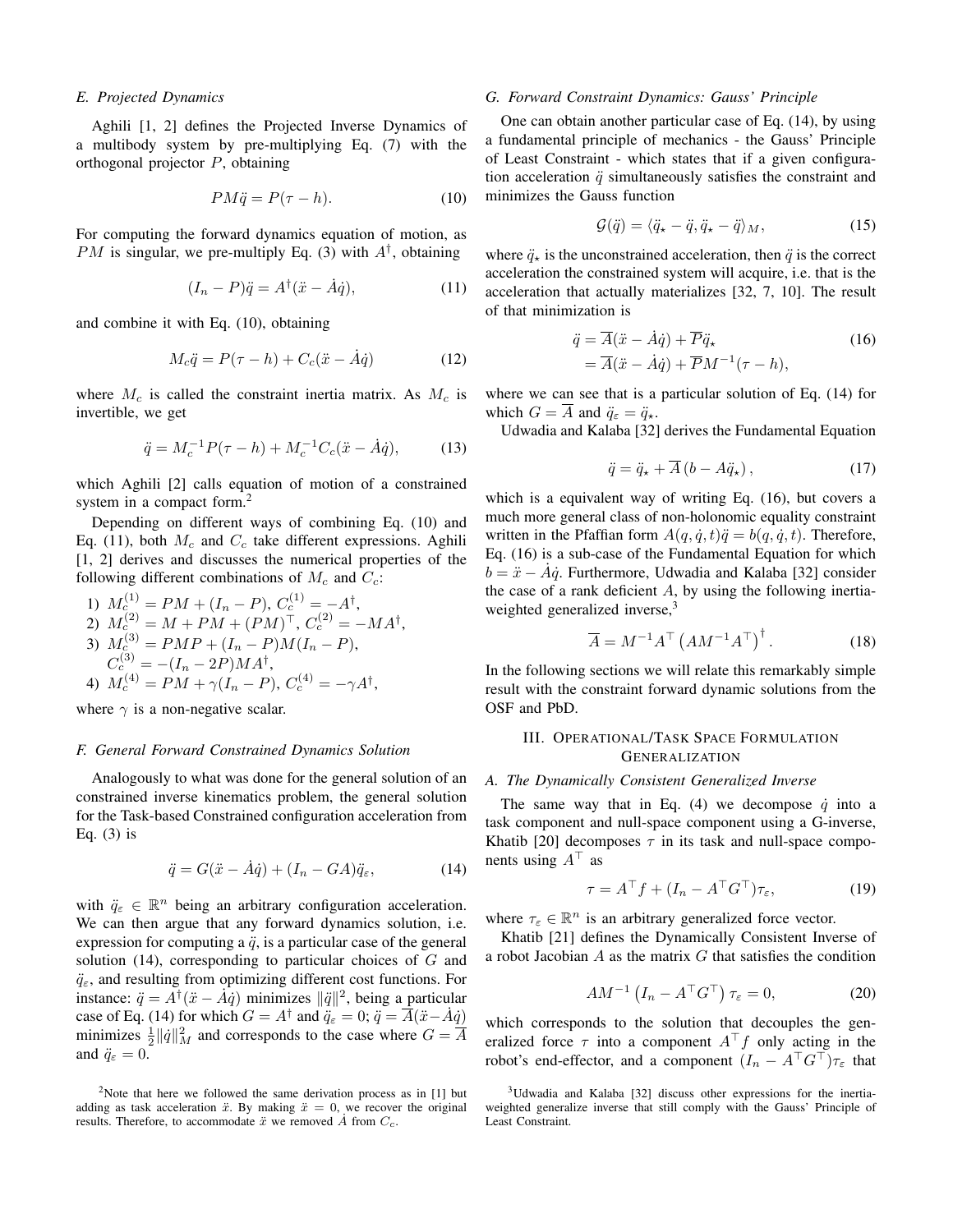only affects the internal motion of the robot, *i.e.* the task space motion is unaffected by  $\tau_{\varepsilon}$ . Furthermore, Khatib [21] proves that for full rank  $A$ , the only G-inverse that satisfies such condition is the inertia-weighted generalized inverse [18].

The first straightforward generalization of the original OSF is its application to any Task-based Constraint by replacing the end-effector robot Jacobian by any constraint Jacobian  $A$ , that splits the space of motion into a task space of interest and it's null space. The second generalization is to extend it to the case where  $A$  is rank deficient, which allow us to numerically handle redundant constraints and singular configurations. For that we simply use the inertia-weighted generalized inverse of Eq.  $(18)$  and redefine the task space inertia matrix from Eq.  $(9)$  as

$$
M_x \triangleq \left(AM^{-1}A^{\top}\right)^{\dagger} = \overline{A}^{\top}M\overline{A}.
$$
 (21)

Note that for A full rank, then Eq.  $(21)$  is equivalent to Eq. (9). Furthermore, we can prove that any inertia-weighted generalized inverse is still dynamically consistent, one important principle in the OSF to guarantee that task space controllers remain unaffected by null space controllers.

**Lemma** 1: Let  $G = \overline{A}$  be the unique inertia-weighted generalized inverse of a rank deficient Jacobian A, then this generalized inverse satisfies the condition from Eq. (20) being, therefore, a dynamically consistent inverse of the Jacobian A. The proof of this lemma can be found in Appendix A.

#### B. Equivalence with the Least Constraint Solution

Peters et al. [27] and Bruyninckx and Khatib [7] already discuss the equivalence of the operational space control expressions with the results obtained using the Gauss' Principle of Least Constraint. We can easily show that by rearranging Eq. (8) with respect to the constraint force  $\lambda$  and substituting it in Eq.  $(7)$  and then inverting the inertia matrix M, we obtain the same solution of Eq. (16). Furthermore, by generalizing the Operational Space equations of motion to A rank deficient, then this equivalence is also valid for any  $A$ .

#### IV. PROJECTED DYNAMICS REFORMULATION

We reformulate the constraint inertia matrix  $M_c$  as

$$
M_c \triangleq PM + R(I_n - P),\tag{22}
$$

and  $C_c$  as

$$
C_c \triangleq -RA^{\dagger}.
$$
 (23)

It is straight forward to show, through simple algebraic manipulations, that all choices of  $M_c$  and  $C_c$  presented by Aghili [2] are particular instances of Eq.  $(22)$  and Eq.  $(23)$ , where the matrix  $R$  respectively takes the following expressions: 1)  $R^{(1)} = I_n$ , 2)  $R^{(2)} = M$ , 3)  $R^{(3)} = (I_n - 2P)M$ , 4)  $R^{(4)} = \gamma I_n$ . We can then re-write Eq. (13) as

$$
\ddot{q} = M_c^{-1} P(\tau - h) + M_c^{-1} R A^{\dagger} (\ddot{x} - \dot{A} \dot{q}).
$$
 (24)

In fact, we will show later that  $R$  can be any square matrix such that  $M_c$  is full rank. We can even use a matrix  $R^{(r)}$  whose elements are randomly generated, as long as we check the rank of  $M_c$ , and the solution of Eq. (24) will remain the same. This happens, because the combination of Eq.  $(10)$  and Eq.  $(11)$  sole purpose is to invert the projected inverse dynamics (10) and, therefore, we have to add some component to Eq.  $(10)$  in order to make  $PM$  full rank. We can even look at this solution as a special type of regularization, where the regularization term  $R$ only affects the complement space of the motion of interest.

Two important benefits of this reformulation are: firstly, any proof done for these generalized  $M_c$  and  $C_c$  is directly valid for all the other ones presented in the literature; and secondly, we have now a mechanism of obtaining new  $M_c$  and  $C_c$ based on finding R such that  $M_c$  and  $C_c$  satisfy some desired property. For example, we can find R that leads to the  $M_c$  with the smallest condition number among all possible constrained inertia matrices, which is a desirable numerical property [2].

**Lemma** 2: The  $R^{(*)}$  that minimizes  $\kappa(M_c)$ , where  $\kappa(.)$ represents the condition number, is given by

$$
R^{(*)} = \mu I_n - PM,\tag{25}
$$

yielding  $M_c^{(*)} = PMP + (\mu I_n - P)$ , for some  $\mu \in \mathbb{R}$  such that  $\{\sigma_{min}(PMP) \neq 0\} \leq \mu \leq \sigma_{max}(PMP)$ , where  $\sigma(.)$ represents singular values. Furthermore,  $\kappa(M_c^{(*)})$  is equivalent to  $\kappa(Z_2^{\top} M Z_2)$ , where  $Z_2$  is a basis for  $\mathcal{N}(A)$  such that  $P =$  $Z_2Z_2^{\perp}$ .

The proof of this lemma can be found in Appendix B.

## A. Case Study for the Inertia Matrix's Condition Number

Aghili [2] provides a detailed analysis on the symmetry and positive definiteness properties of each  $M_c$  proposed, key properties for its inversion. Another key property to consider for the inversion of  $M_c$  is its condition number. For illustration purposes, we simulated a free fall motion of a three link planar serial robot arm with its end-effector constrained to a vertical slider, as shown in Fig. 3. We then computed the condition number for M and for the different  $M_c$ 's discussed in this paper, as shown in Fig. 4.

The robot arm used consists of a planar serial robot arm (Fig. 3a), composed of three identical links with equidistant center of mass from the joints, and with length, mass, and inertia of 1m, 1kg, and  $0.1 \text{m kg}^2$ , respectively. We used Corke [8]'s MatLab® toolbox for computing M, h,  $\ddot{q}_\star$ , and the robot's Jacobian. For the forward simulation of the motion we integrated Eq. (24) using a non-adaptive (fixed step) Dormand-Prince solver of order 5, obtaining 200 samples corresponding to 2s. We set  $\tau = 0$  and  $\ddot{x} = 0$ , meaning the robot is nonactuated (free fall) and there is no task space (scleronomic constrait). Fig. 3b shows the resulting joint angles.

In Fig. 4 we can verify, as expected, that the condition number curve corresponding to  $M_c^{(*)}$  is a lower bound for all other condition number curves. However, for this illustrative case study M is too well conditioned, i.e.  $\kappa(M) \ll$  roundoff error, to expect any significant impact in the numerical errors resulting from using different  $M_c$ 's. For example, if we compute the joint accelerations for the trajectory in Fig. 3b using any two of the  $M_c$ 's discussed, the mean norm of their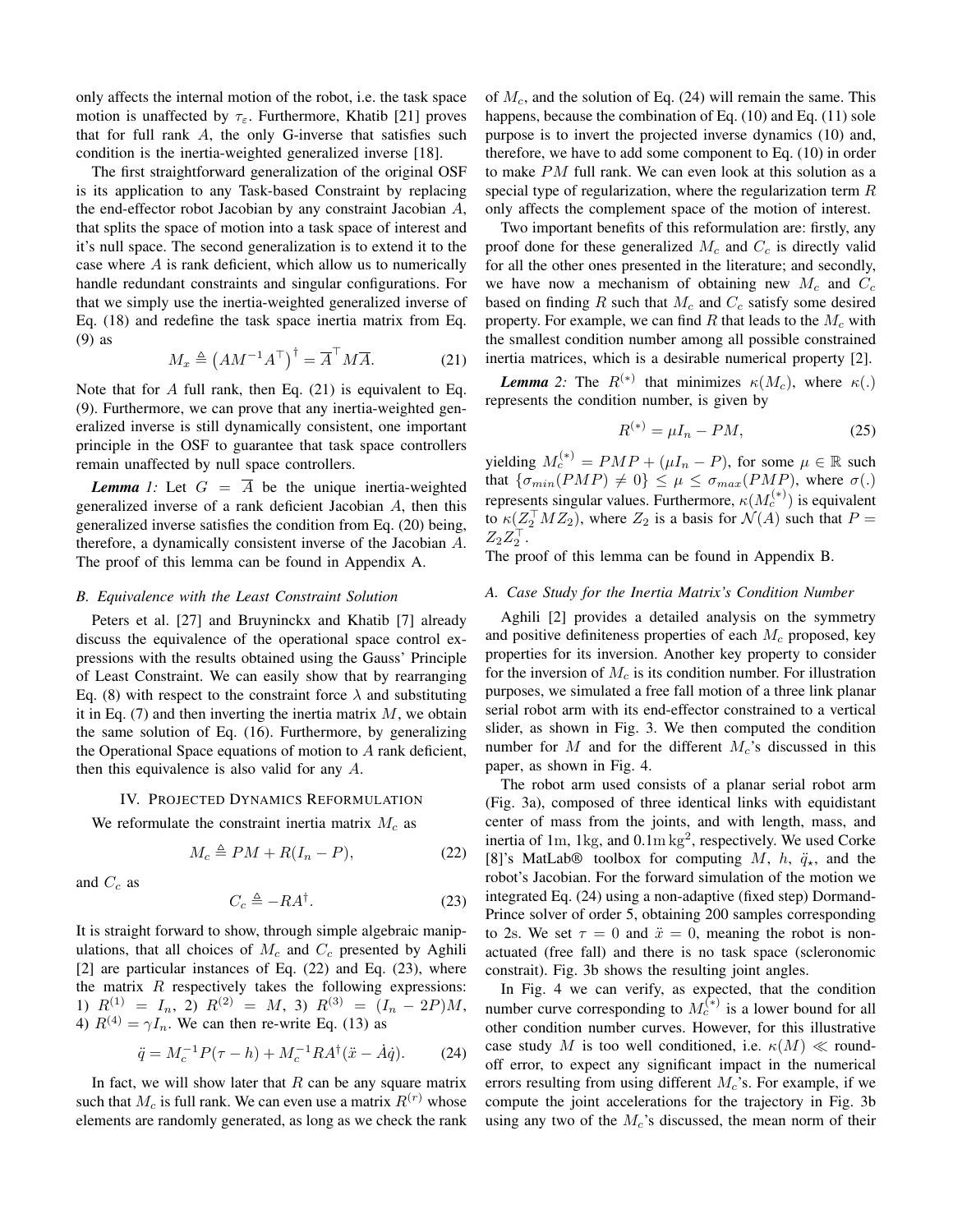

Fig. 3. Free fall (i.e.  $\tau = 0$ ) simulation of a two dimensional serial robot arm with three links and with the end-effector constrained to a vertical slider: (a) five samples of configurations taken during the free fall motion, with less opaque configurations corresponding to further in the time of the simulation (b) time evolution of the arm joint angles, with  $q_1$  being the angle of the base joint and  $q_3$  the angle of the last joint, and with markers placed at time instances corresponding to the samples in (a).

difference is in the order of magnitude of the MatLab's roundoff error  $(10^{-14})$ .

One could hypothesize that, for a badly conditioned  $M$ , using the method that requires a matrix inversion with lower condition number would result in smaller simulation errors, specially when using  $M_c^{(*)}$ . However, in all our experiments (other simulations involved serial arms with non-identical and larger number of links) this hypothesis failed to hold, as we always obtained the same constraint error propagation regardless of the  $M_c$  employed or even when using Eq. (16).

Featherstone [15] discusses that the ill-conditioning of  $M$ is more than a numerical artifact, but a phenomenon of the underlying mechanism of the multi-body system itself. We might reason that for systems and configurations where  $\kappa(M)$ is large, i.e.  $\kappa(M) \approx$  round-off error, the minimum condition number  $\kappa(Z_2^\top M Z_2)$  will also approach a large value due to its dependence on  $M$ . Even though some of our experiments confirm our reasoning, until proved or extensively tested, it will remain an open question. Note that we found slight variations of the constraint error and simulation time when using different variable step integration solvers, that somehow prefer some  $M_c$  structures over the others, but without identifying a distinct pattern.

## B. Equivalence with the Least Constraint Solution

As noted in the previous case study, in all our experiments we verified that using either the Principle of Least Constraint or any of the PbD solutions always resulted in the same constrained acceleration. Equipped with our reformulated PbD Eq. (24) parameterized by  $R$ , we can now easily compare the Least Constraint solution, given by Eq. (16), with the PbD. We hypothesize that they are analytically equivalent, which by inspection of expressions  $(16)$  and  $(24)$  leads to the following Lemma.

**Lemma** 3: For any  $R \in \mathbb{R}^{n \times n}$  such that  $M_c$  is invertible,



Fig. 4. Time evolution of the condition number for different constrained inertia matrices and for the unconstrained inertia matrix. We compute  $M_c^{(*)}$ using  $R^{(*)}$  from Eq. (25), and  $M_c^{(r)}$  using a different  $R^{(r)}$  for every time iteration and with elements sampled from an uniform distribution in the interval  $[0, 1]$ .

we have that

$$
\overline{A} = M_c^{-1} R A^\dagger,\tag{26}
$$

$$
\overline{P}M^{-1} = M_c^{-1}P\tag{27}
$$

The proof of this lemma can be found in Appendix C.

## V. MULTIPLE CONSTRAINTS

So far we treated  $A \in \mathbb{R}^{m \times n}$  as a single constraint, but in reality it accommodates multiple constraints acting simultaneously. In this section we consider the case where we partition  $A$  into two and treat it as two separate constraints acting simultaneously. This treatment readily generalizes to any other number of partitions.

If we split the task space vector  $\dot{x}$  into two components  $\dot{x}_1$ and  $\dot{x}_2$ , we can think each of these tasks as being associated by a different constraint  $A_1$  and  $A_2$ , respectively, such that the constraint Jacobian is  $A = \begin{bmatrix} A_1^\top & A_2^\top \end{bmatrix}^\top$ . Therefore, the task space inertia matrix becomes [34]

$$
M_x = \begin{bmatrix} A_1 M^{-1} A_1^{\top} & A_1 M^{-1} A_2^{\top} \\ A_2 M^{-1} A_1^{\top} & A_2 M^{-1} A_2^{\top} \end{bmatrix}^{\dagger} = \begin{bmatrix} M_1 & -\overline{A}_1^{\top} A_2^{\top} M_2 \\ -\overline{A}_2^{\top} A_1^{\top} M_1 & M_2 \end{bmatrix},
$$
(28)

where

$$
M_1 \triangleq \left(A_1 \overline{P}_2 M^{-1} A_1^\top\right)^\dagger \quad \text{and} \quad M_2 \triangleq \left(A_2 \overline{P}_1 M^{-1} A_2^\top\right)^\dagger,
$$

with  $\overline{A_1}$  and  $\overline{A_2}$  being, respectively, the dynamically consistent inverse of  $A_1$  and  $A_2$ .  $\overline{P}_1$  and  $\overline{P}_2$  are the respective projection matrices. The dynamically consistent inverse of the two constraints combined is given by

$$
\overline{A}^{\top} = \begin{bmatrix} \left( A_1 \overline{P}_2 M^{-1} A_1^{\top} \right)^{\dagger} A_1 \overline{P}_2 M^{-1} \\ \left( A_2 \overline{P}_1 M^{-1} A_2^{\top} \right)^{\dagger} A_2 \overline{P}_1 M^{-1} \end{bmatrix} \triangleq \begin{bmatrix} A_1^{\# \top} \\ A_2^{\# \top} \end{bmatrix} \tag{29}
$$

where we define  $A_1^{\#^{\top}}$  and  $A_2^{\#^{\top}}$  to be the partial dynamically consistent inverses. By partitioning the task force  $f =$  $\begin{bmatrix} f_1^\top & f_2^\top \end{bmatrix}^\top$  we can then obtain the separate sub task dynamic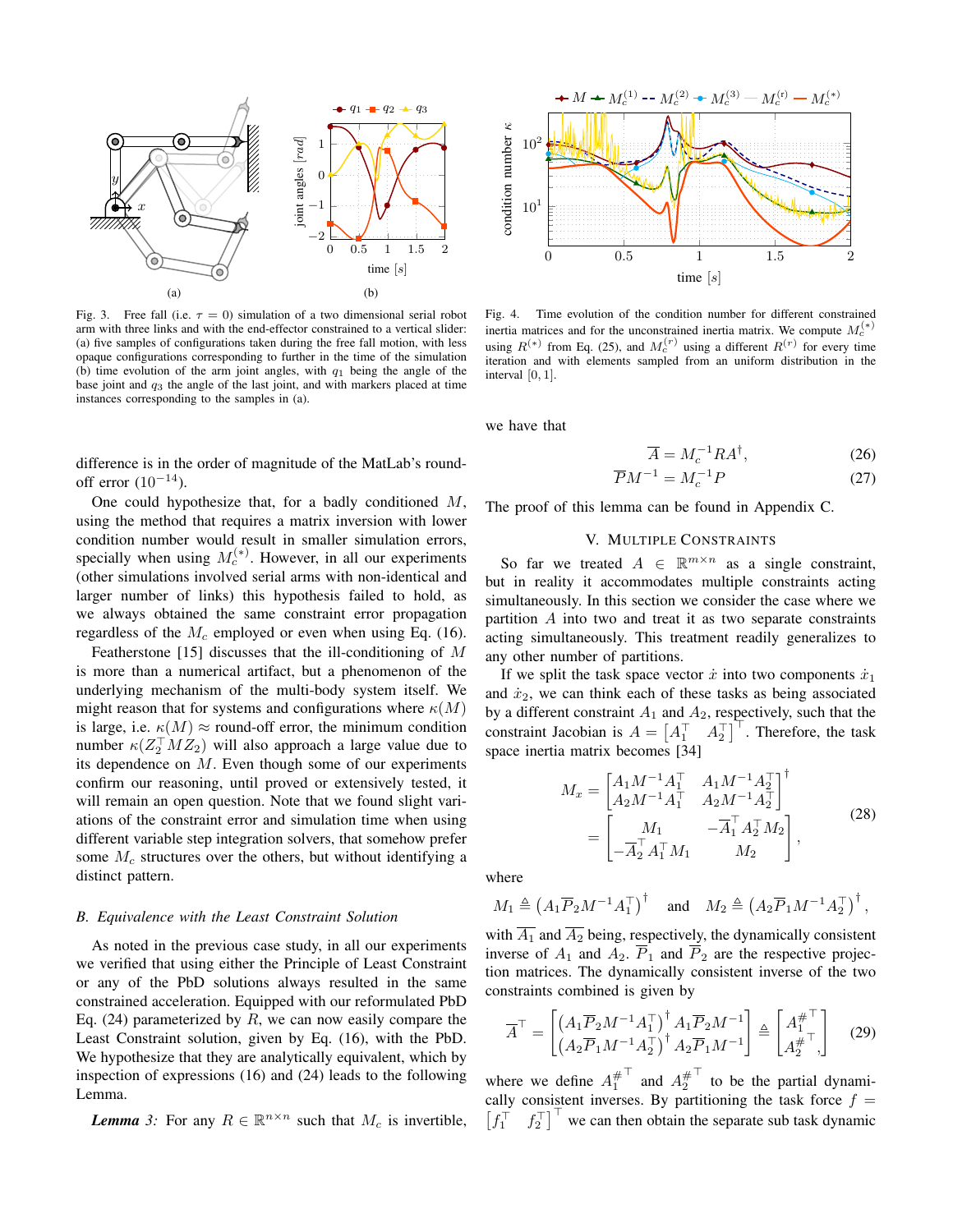equations, potentially allowing us to apply different control schemes to each task space. For example, we have

$$
f_2 = M_2(\ddot{x}_2 - \dot{A}_2 \dot{q}) - \overline{A}_2 A_1^\top M_1(\ddot{x}_1 - \dot{A}_1 \dot{q}) + A_2^{\# \top} h - \lambda_2
$$
 (30)

for the task 2, and the force of the task 1 takes an analogous expression.

## A. Operational Space Control with Constraints

As we showed, the forward projected dynamics is equivalent to the dynamically consistent solution, therefore, we must also draw an equivalence between different methods for operational space control with constraints.

If we call  $A_1$  the Jacobian of the constraint and  $A_2$  the Jacobian of the robot, and set  $\ddot{x}_1 = 0$ , then the partition in (28) coincides exactly with the partition from [9]. Therefore, for  $\lambda_2 = 0$  and  $\ddot{x}_1 = 0$ , Eq. (30) corresponds to the task motion control, and its homologous for  $f_1$  corresponds to the constraint forces.

Regarding the approach based on the projected inverse dynamics, knowing that  $\overline{P}M^{-1} = M_c^{-1}P$ , we see that the partial dynamically consistent inverse takes the form

$$
A_2^{\#^{\top}} \triangleq (A_2 \overline{P}_1 M^{-1} A_2^{\top})^{-1} A_2 \overline{P}_1 M^{-1}
$$
  
=  $(A_2 M_c^{-1} P_1 A_2^{\top})^{-1} A_2 M_c^{-1} P_1$ ,

which is the same used in [23]. Furthermore, by performing some algebraic operations on Eq. (30) and by making  $R = I_n$ ,  $\lambda_2 = 0$ , and  $\ddot{x}_1 = 0$ , we recover

$$
f_2 = M_2 \left[ \ddot{x}_2 + A_2 M_c^{-1} P_1 h - (\dot{A}_2 - A_2 M_c^{-1} R A_1^{\dagger} \dot{A}_1) \dot{q} \right]
$$

which is again exactly the same as the operational space dynamics presented with constraints found in [23]. This result shows that a framework of multiple Task-based Constraints generalizes the task space plus constraint formulations from De Sapio and Khatib [9] and Mistry and Righetti [23] and, furthermore, allow us to reason about them as equivalent.

## VI. SUMMARY AND DISCUSSION

In this paper, we define a class of Task-based Constraints (TbC) and derive the equations of motion of a multi-body system subject to that type of constraint. By contrasting our solution with the ones from the Operational Space Formulation (OSF) and Projection-based Dynamics (PbD), we prove that those approaches are equivalent regarding the computation of the forward dynamics of a constrained multi-body system. In order to enable such equivalence, we generalize the OSF to a rank deficient Jacobian and reformulate the PbD to generalize all previous alternative algebraic expressions of the constraint inertia matrix. Moreover, we present a multiple TbC abstraction that generalizes the operational space equation of motion with constraints.

Some practical benefit of this Task-based Constraint abstraction is the convenience in expressing constraints using a task space formalization. For example, when Escande et al. [14] propose the Hierarchical Inverse Kinematics, applying it in the control of a humanoid robot, the task of reaching an object with the end-effector is in the null space of the task of keeping the balance of the humanoid. Similarly, Armesto et al. [5] propose a method for learning null space policies and applies it to learning a wiping motion, that when used to wipe a curved surface requires a task space controller for keeping contact with the surface. Sentis and Khatib [29, 30] also propose a task prioritization framework using dynamically consistent projections for the control of a humanoid, applying the different motion primitives in the null-space of the higher priority tasks. In all these works, the task motion with higher priority works as a constraint for the subsequent null space motion.

We now need to contrast our main finding with the one from Righetti et al. [28], who also discuss the equivalence between the OSF and the PbD, but regarding the inverse dynamics computation (controller). They find that the output of the controller is independent of the projection operator used in that computation, assuming a desired constraint consistent configuration and a control signal that guarantees perfect tracking. Finally, they advocate for the use of an orthogonal projection (instead of an oblique) due to its computational simplicity, free from the inertia parameters. According to our finding, when computing that configuration acceleration (the forward dynamics) given a desired task motion, then both the OSF and the PbD approaches are also equivalent. However, in this case it is unclear which one is preferable, given that both of them use kinematic and inertia parameters, only with a different combination.

Going forward, finding what are the particular cases or numerical procedures that might give a significant advantage of one approach over the other, both in terms of the computational speed and numerical errors, can lead to some impactful practical benefits, resulting from our new theoretical understanding of Task-based Constrained multi-body dynamical systems.

## **APPENDIX A**

**Proof** 1 (Lemma 1): Let  $\overline{A}$  be the inertia-weighted generalized inverse of the rank deficient matrix A. Then  $M\overline{A}A =$  $(M\overline{A}A)^{\top}$ , which is equivalent to  $\overline{A}AM^{-1} = (\overline{A}AM^{-1})^{\top}$  [6], given M symmetric positive definite. By replacing  $G = \overline{A}$  in the condition from Eq.  $(20)$ , we obtain

$$
AM^{-1}(I_n - A^\top \overline{A}^\top)\tau_{\varepsilon} = (AM^{-1} - A(\overline{A}AM^{-1})^\top)\tau_{\varepsilon}
$$

$$
= (AM^{-1} - (A\overline{A}A)M^{-1})\tau_{\varepsilon} = (AM^{-1} - AM^{-1})\tau_{\varepsilon} = 0,
$$

for any  $\tau_{\varepsilon} \in \mathbb{R}^n$ , proving that  $\overline{A}$  is a dynamically consistent inverse of the Jacobian matrix A.

## **APPENDIX B**

**Proof** 2 (Lemma 2): The goal here is to find a matrix  $R^{(*)}$ such that the condition number  $\kappa$  of  $M_c = PM + R(I_n - P)$ is minimal. By definition the condition number of a square matrix  $C$  is

$$
\kappa(C) \triangleq \|C^{-1}\| \cdot \|C\|,\tag{31}
$$

for any consistent norm [19]. From definition (31), we can verify that the minimum possible condition number is 1, that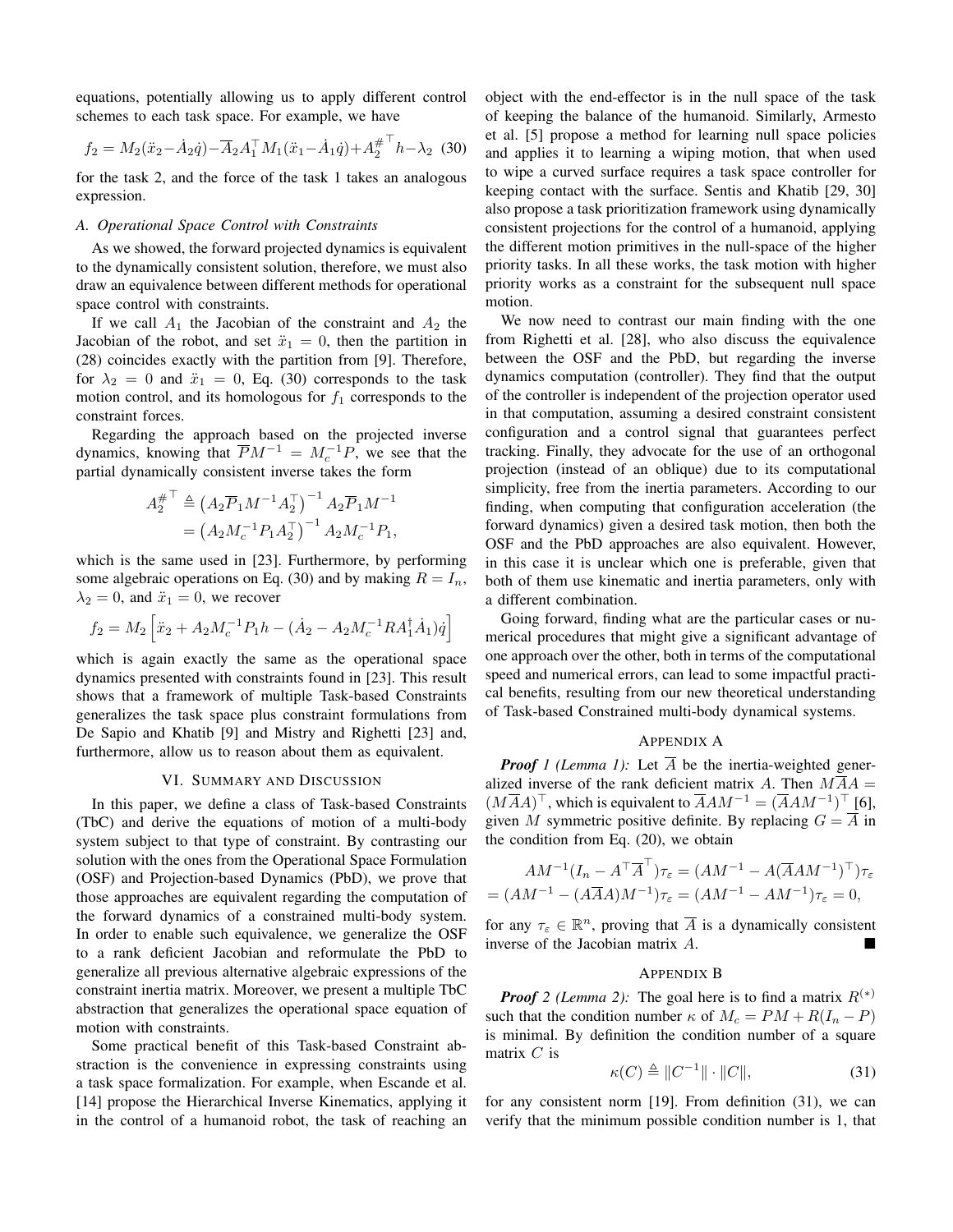only happens if  $C$  is a scalar multiple of a linear isometry, i.e. a distance preserving transformation. In the Euclidean space, such transformation is given by an orthogonal matrix Q. Therefore, if we can find R such that  $M_c = \mu Q$ , where  $\mu \in \mathbb{R}_{\neq 0}$ , then that is the minimum possible condition number we can hope for. By equating  $M_c$  and  $\mu Q$ , we obtain

$$
M_c = \mu Q \Leftrightarrow R(I_n - P) = \mu Q - PM. \tag{32}
$$

Given that  $(I_n - P)$  is non invertible, it means the equality in Eq. (32) is false. However, if we post-multiply  $(I_n - P)$  by both sides of Eq. (32), we get

$$
R(I_n - P) = (\mu Q - PM)(I_n - P),
$$
 (33)

which is true for  $R = (\mu Q - PM)$ , and leads to the closest result of the approximation  $M_c \approx \mu Q$ . The resulting constraint inertia matrix is  $M_c = \mu Q(I - P) + PMP$ .

To keep generality, we can still consider  $Q$  to be any square full rank matrix, thus all we have achieved so far is a rewritten  $M_c$  in terms of Q and  $\mu$  instead of R. We shall now find a Q and  $\mu$  that minimize  $\kappa(M_c)$ . Given that  $(I_n - P)$  is an orthogonal projection matrix, we can always find a partial isometry  $Z_1$  such that  $(I_n - P) = Z_1 Z_1^T$ , and analogously  $P = Z_2 Z_2^{\perp}$ , where  $Q_p = \begin{bmatrix} Z_1 & Z_2 \end{bmatrix}$  is an orthogonal matrix. We can then rewrite  $M_c$  as

$$
M_c = \mu Q(I - P) + PMP = \mu Q Z_1 Z_1^{\top} + Z_2 Z_2^{\top} M Z_2 Z_2^{\top}
$$
  
=  $\underbrace{[QZ_1 \quad Z_2]}_{B} \underbrace{[H_{n-m} \quad 0}_{Z_2^{\top} M Z_2]} \underbrace{Z_2^{\top}}_{Q_2^{\top}} \underbrace{Z_2^{\top}}_{Q_p^{\top}}.$  (34)

We have that for any suitable norm

$$
||M_c|| = ||BXQ_p^{\perp}|| = ||BX||,
$$
  

$$
||M_c^{-1}|| = ||Q_pX^{-1}B^{-1}|| = ||X^{-1}B^{-1}||,
$$

and replacing the previous results in  $(31)$ , we obtain

$$
\kappa(M_c) = \|M_c^{-1}\| \cdot \|M_c\| = \|X^{-1}B^{-1}\| \cdot \|BX\|
$$
  
\n
$$
\le \|X^{-1}\| \cdot \|X\| \cdot \|B^{-1}\| \cdot \|B\|
$$
  
\n
$$
= \kappa(X)\kappa(B).
$$
 (35)

As B only depends on Q and X only depends on  $\mu$ , we can independently find  $Q$  and  $\mu$  that minimize the respective  $\kappa(B)$  and  $\kappa(X)$ . By inspection of Eq. (34) we see that B is orthogonal if  $Q = I_n$ , in which case the inequality in Eq. (35) becomes an equality. Therefore, we obtain that the result that minimizes  $\kappa(M_c)$  is  $R^{(*)} = (\mu I_n - PM)$ , for which

$$
M_c^{(*)} = \mu(I_n - P) + PMP.
$$
 (36)

Aghili [3] more recently proposes an  $M_c$  in the form of Eq. (36) and proves using a 2-norm that its condition number is minimum for  $\{\sigma_{min}(PMP) \neq 0\} \leq \mu \leq \sigma_{max}(PMP)$ , where  $\sigma$  represents the singular values of a given matrix. We have that  $\{\sigma_{min}(PMP) \neq 0\} = \sigma_{min}(Z_2^{\dagger} M Z_2)$  and  $\sigma_{max}(PMP) = \sigma_{max}(Z_2^{\perp} M Z_2)$ . If we use a 2-norm in (31), then the condition number of a matrix is given by the ratio of its singular values. Therefore, by inspection of Eq. (34), we see that the minimium  $\kappa(M_c^{(*)})$  is  $\kappa(Z_2^{\top} M Z_2)$ .

#### **APPENDIX C**

**Proof** 3 (Lemma 3): The goal is to prove that  $\overline{A}$  =  $M_c^{-1}RA^{\dagger}$  and  $\overline{P}M^{-1}=M_c^{-1}P$  for any  $R \in \mathbb{R}^{n \times n}$  such that  $M_c \in \mathbb{R}^{n \times n}$  is full rank. Using the MP-conditions that apply to  $A^{\dagger}$  and the inertia-weighted generalized inverse conditions that apply to  $\overline{A}$  (see Section II-B), we start by showing the intermediary results

$$
PM\overline{A} = M\overline{A} - A^{\dagger}AM\overline{A} = M\overline{A} - A^{\dagger}AM(\overline{A}A\overline{A})
$$
  
=  $M\overline{A} - (A^{\dagger}A)^{\top}(M\overline{A}A)^{\top}\overline{A}$   
=  $M\overline{A} - [\overline{A}^{\top}M\overline{A}(AA^{\dagger}A)]^{\top}$   
=  $M\overline{A} - [\overline{A}^{\top}(M\overline{A}A)^{\top}]^{\top} = M\overline{A} - M(\overline{A}A\overline{A})$   
=  $M\overline{A} - M\overline{A} = 0$ ,

and

$$
(I_n - P)\overline{A} = A^{\dagger} A \overline{A} = (A^{\dagger} A A^{\dagger}) A \overline{A} = A^{\dagger} (A A^{\dagger})^{\top} (A \overline{A})^{\top}
$$

$$
= A^{\dagger} A^{\dagger} (\overline{A}^{\top} \overline{A}^{\top} A^{\top}) = A^{\dagger} A^{\dagger} \overline{A}^{\top}
$$

$$
= A^{\dagger} (A A^{\dagger})^{\top} = A^{\dagger} A A^{\dagger} = A^{\dagger}.
$$

For  $M_c$  invertible  $\overline{A} = M_c^{-1} R A^{\dagger} \Leftrightarrow M_c \overline{A} = R A^{\dagger}$ , and then we can show that

$$
M_c \overline{A} = [PM + R(I_n - P)] \overline{A} = PM\overline{A} + R(I_n - P)\overline{A}
$$

$$
= RA^{\dagger}.
$$

Analogously, for  $\overline{P}M^{-1} = M_c^{-1}P \Leftrightarrow M_c\overline{P}M^{-1} = P$ , for which we can show that

$$
M_c \overline{P} M^{-1} = [PM + R(I_n - P)] [I_n - \overline{A}A] M^{-1}
$$
  
= 
$$
[PM - PM\overline{A}A + R(I_n - P)]
$$
  

$$
- R(I_n - P)\overline{A}A] M^{-1}
$$
  
= 
$$
[PM + RA^{\dagger}A - RA^{\dagger}A] M^{-1}
$$
  
= 
$$
PMM^{-1} = P.
$$

#### **ACKNOWLEDGMENTS**

This work was supported by the European Union Horizon 2020, as part of the project Memory of Motion - MEMMO (project ID 780684), and the Engineering and Physical Sciences Research Council, UK, as part of the Robotics and AI hub in Future AI and Robotics for Space - FAIR-SPACE (grant number EP/R026092/1), and as part of the Centre for Doctoral Training in Robotics and Autonomous Systems at Heriot-Watt University and The University of Edinburgh (grant numbers EP/L016834/1 and EP/J015040/1). The first author would like to thank Chris Mower, Iordanis Chatzinikolaidis, and Hsiu-Chin Lin for the engaging and fruitful discussions, and to express special gratitude to Theodoros Stouraitis for the companionship and encouragement to write this piece of work.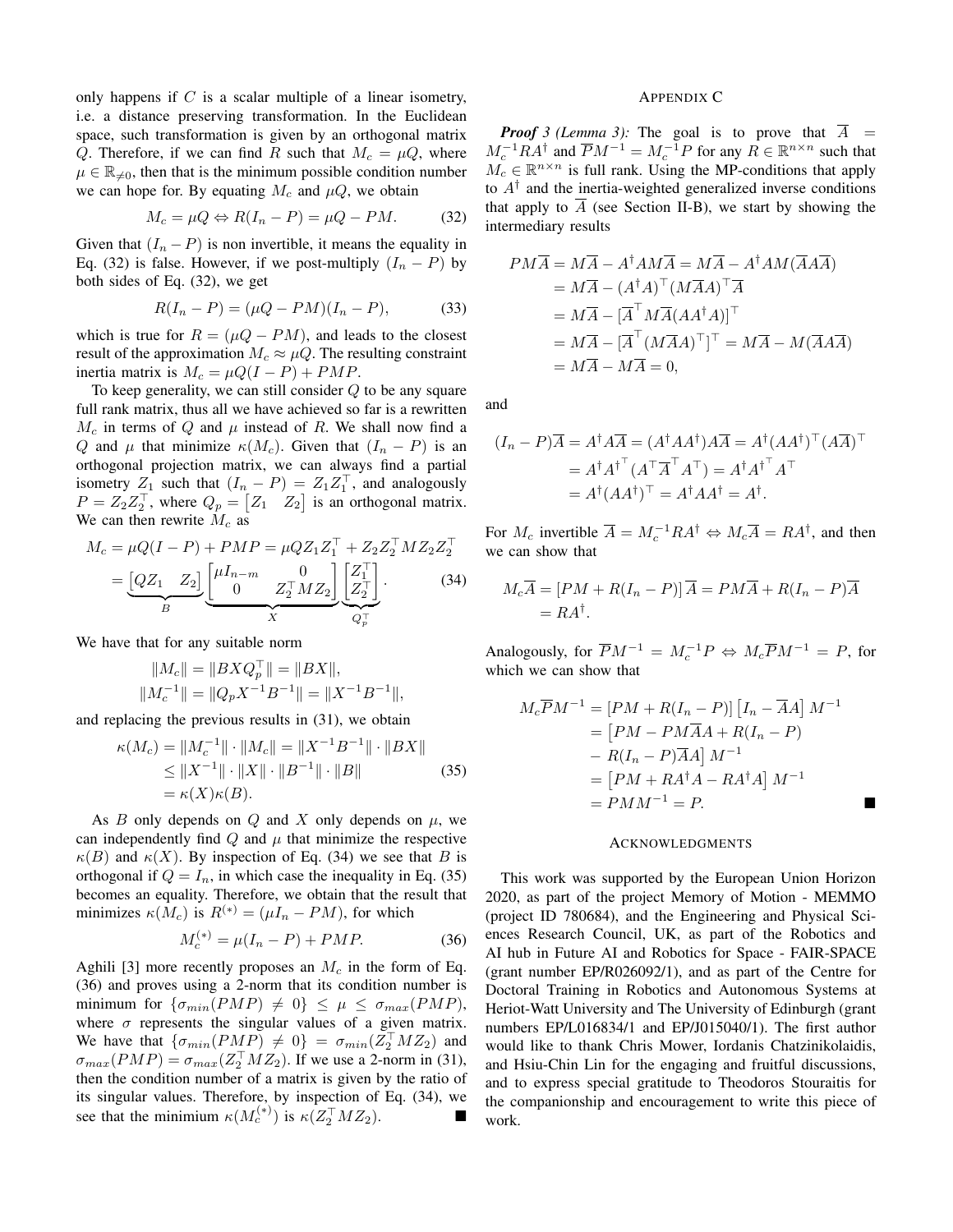#### **REFERENCES**

- [1] Farhad Aghili. Inverse and direct dynamics of constrained multibody systems based on orthogonal decomposition of generalized force. In IEEE International Conference on Robotics and Automation, ICRA, 2003. doi:10.1109/ROBOT.2003.1242217.
- [2] Farhad Aghili. A unified approach for inverse and direct dynamics of constrained multibody systems based on linear projection operator: Applications to control and simulation. IEEE Transactions on Robotics, 21(5):834– 849, oct 2005. doi:10.1109/TRO.2005.851380.
- [3] Farhad Aghili. Projection-based modeling and control of mechanical systems using non-minimum set of coordinates. In IEEE/RSJ International Conference on Intelligent Robots and Systems, IROS. IEEE, sep 2015. doi:10.1109/IROS.2015.7353815.
- [4] Farhad Aghili and Jean Claude Piedboeuf. Simulation of motion of constrained multibody systems based on projection operator. Multibody System Dynamics, 10(1): 3-16, aug 2003. doi:10.1023/A:1024584323751.
- [5] Leopoldo Armesto, João Moura, Vladimir Ivan, Mustafa Suphi Erden, Antonio Sala, and Sethu Vijayakumar. Constraint-aware learning of policies by demonstration. The International Journal of Robotics Research, 37(13-14):1673-1689, jul 2018. doi:10.1177/0278364918784354.
- [6] K. S. Banerjee, C. Radhakrishna Rao, and Sujit Kumar Mitra. Generalized inverse of matrices and its applications. In Berkeley Symposium on Mathematical Statistics and Probability, 1973. doi:10.2307/1266840.
- [7] Herman Bruyninckx and Oussama Khatib. Gauss' principle and the dynamics of redundant and constrained manipulators. IEEE International Conference on Robotics and Automation, ICRA, 3:2563-2568, 2000. doi:10.1109/ROBOT.2000.846414.
- [8] Peter Corke. Robotics, Vision and Control: Fundamental Algorithms In MATLAB, Second Edition. Springer Publishing Company, Incorporated, 2017. doi:10.1007/978-3-319-54413-7.
- [9] Vincent De Sapio and Oussama Khatib. Operational space control of multibody systems with explicit holonomic constraints. In IEEE International Conference on Robotics and Automation, ICRA, 2005. doi:10.1109/ROBOT.2005.1570562.
- [10] Vincent De Sapio, Oussama Khatib, and Scott Delp. Task-level approaches for the control of constrained multibody systems. Multibody System Dynamics, 16(1): 73-102, aug 2006. doi:10.1007/s11044-006-9017-3.
- [11] Niels Dehio, Joshua Smith, Dennis Leroy Wigand, Guiyang Xin, Hsiu-chin Lin, Jochen J Steil, and Michael Mistry. Modeling and control of multi-arm and multi-leg robots: Compensating for object dynamics during grasping. In IEEE International Conference on Robotics and Automation, ICRA, 2018. doi:10.1109/ICRA.2018.8462872.
- [12] Alexander Dietrich, Christian Ott, and Jaeheung Park. The hierarchical operational space formulation: Stability analysis for the regulation case. **IEEE** Robotics and Automation Letters, 3(2):1-1, 2018. doi:10.1109/LRA.2018.2792154.
- [13] Keith L. Doty, Claudio Melchiorri, and Claudio A theory of generalized Bonivento. inverses applied to robotics. The International Journal of Robotics Research,  $12(1):1-19$ , 1993. feb doi:10.1177/027836499301200101.
- [14] Adrien Escande, Nicolas Mansard, and Pierre-Brice Wieber. Hierarchical quadratic programming: Fast online humanoid-robot motion generation. The International Journal of Robotics Research, 33(7):1006–1028, jun 2014. doi:10.1177/0278364914521306.
- An empirical study of the [15] Roy Featherstone. joint space inertia matrix. The International Journal of Robotics Research, 23(9):859–871, sep 2004. doi:10.1177/0278364904044869.
- [16] Roy Featherstone. Rigid Body Dynamics Algorithms. Springer-Verlag, 2007. doi:10.1007/978-1-4899-7560-7.
- [17] Roy Featherstone. Exploiting sparsity in operationalspace dynamics. International Journal of Robotics Research, 29(10):1353-1368, jan 2010. doi:10.1177/0278364909357644.
- [18] Roy Featherstone and Oussama Khatib. Load independence of the dynamically consistent inverse of the jacobian matrix. The International Journal of Robotics Research, 16(2):168-170, apr 1997. doi:10.1177/027836499701600203.
- [19] Gene H. (Gene Howard) Golub. Matrix computations. The Johns Hopkins University Press, Baltimore, Md., fourth edition, 2013.
- [20] Oussama Khatib. A unified approach for motion and force control of robot manipulators: The operational space formulation. IEEE Journal on Robotics and Automation, 3(1):43-53, feb 1987. doi:10.1109/JRA.1987.1087068.
- Oussama Khatib. Inertial properties in robotic manip- $[21]$ ulation: An object-level framework. The International Journal of Robotics Research, 14(1):19-36, feb 1995. doi:10.1177/027836499501400103.
- $[22]$ Hsiu-Chin Lin, Joshua Smith, Keyhan Kouhkiloui Babarahmati, Niels Dehio, and Michael Mistry.  $\mathbf{A}$ projected inverse dynamics approach for dual-arm cartesian impedance control. In IEEE International Conference on Robotics and Automation, ICRA, 2018. doi:10.1109/ICRA.2018.8461202.
- [23] Michael Mistry and Ludovic Righetti. Operational space control of constrained and underactuated systems. Robotics: Science and Systems, RSS, 2011. doi:10.15607/RSS.2011.VII.031.
- $[24]$ Jun Nakanishi, Rick Cory, Michael Mistry, Jan Peters, and Stefan Schaal. Operational space control: A theoretical and empirical comparison. The International Journal of Robotics Research, 27(6):737-757, jun 2008.